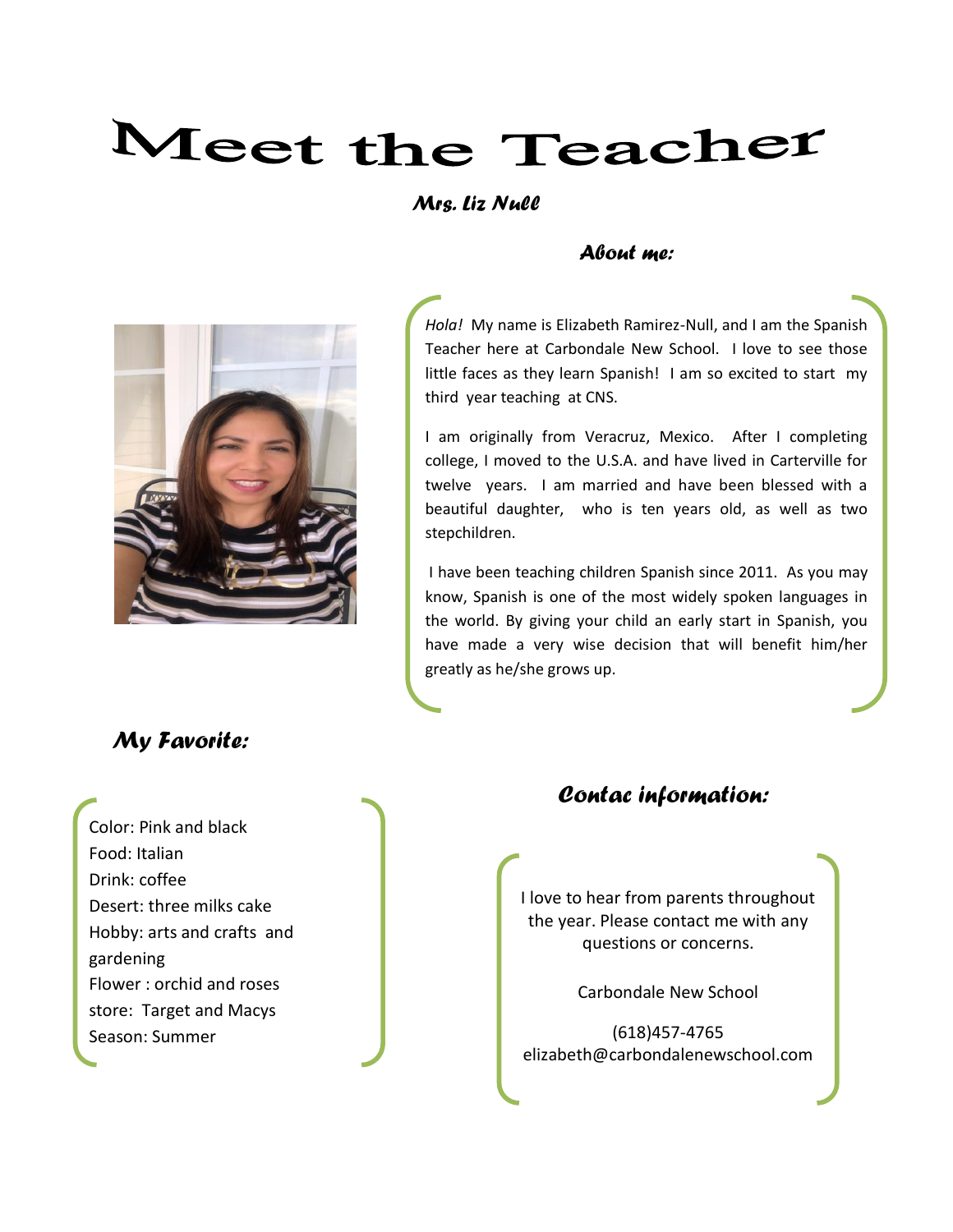# *Welcome Back to Spanish Class 3rd - 5th Grade*

Dear Parents,

Hello and welcome back to school! I am so excited to get to know not only your child, but you as well. Having at home support opens lines of communication that are an essential part of a successful school year. Thank you for all you do for your student and our school!

I teach basic Spanish vocabulary and introduce Spanish grammar to build a conversation. This school year, we will have different levels in this group. Each student uses a binder to keep all handouts that I provide them (Make sure your student has his own 2" binder). Most of the time, the binder stays in the classroom, but the students know that they can take it home at any time that they need it to review for class or homework. We play matching cards, bingo games, and board games. We watch videos and work with a vocabulary book. I read to them, and they practice pronunciation by reading aloud. Students will have weekly homework. Each student will have a homework folder with a form attached to keep track of his/her work. Please ensure that your child brings the folder back each day and keep their work done at home. If the student did not do the homework, then they will not receive credit for that day. It will not count if they bring it later. This will help to teach students responsibility. Homework should be an extension of the learning experience the students have had during school day.

Our schedule is: Starting August 17th, 2020. Tuesday, Wednesday, and Thursday, at 2:00 - 3:00

To encourage our kids to study more Spanish at home, this school year students from **3rd - 5th grade** will be graded as such: 80% assignment, 10% homework and 10% participation in class. I will give you a report of their progress. The goal of this school year for our Spanish class will be to increase vocabulary.

I'll have a reading program that will count as homework, also. Students will take a Spanish book to practice pronunciation and comprehension. I cannot wait to hear them speaking Spanish!

If you have any questions, please let me know.

**Sincerely** Mrs. Liz Null Spanish Teacher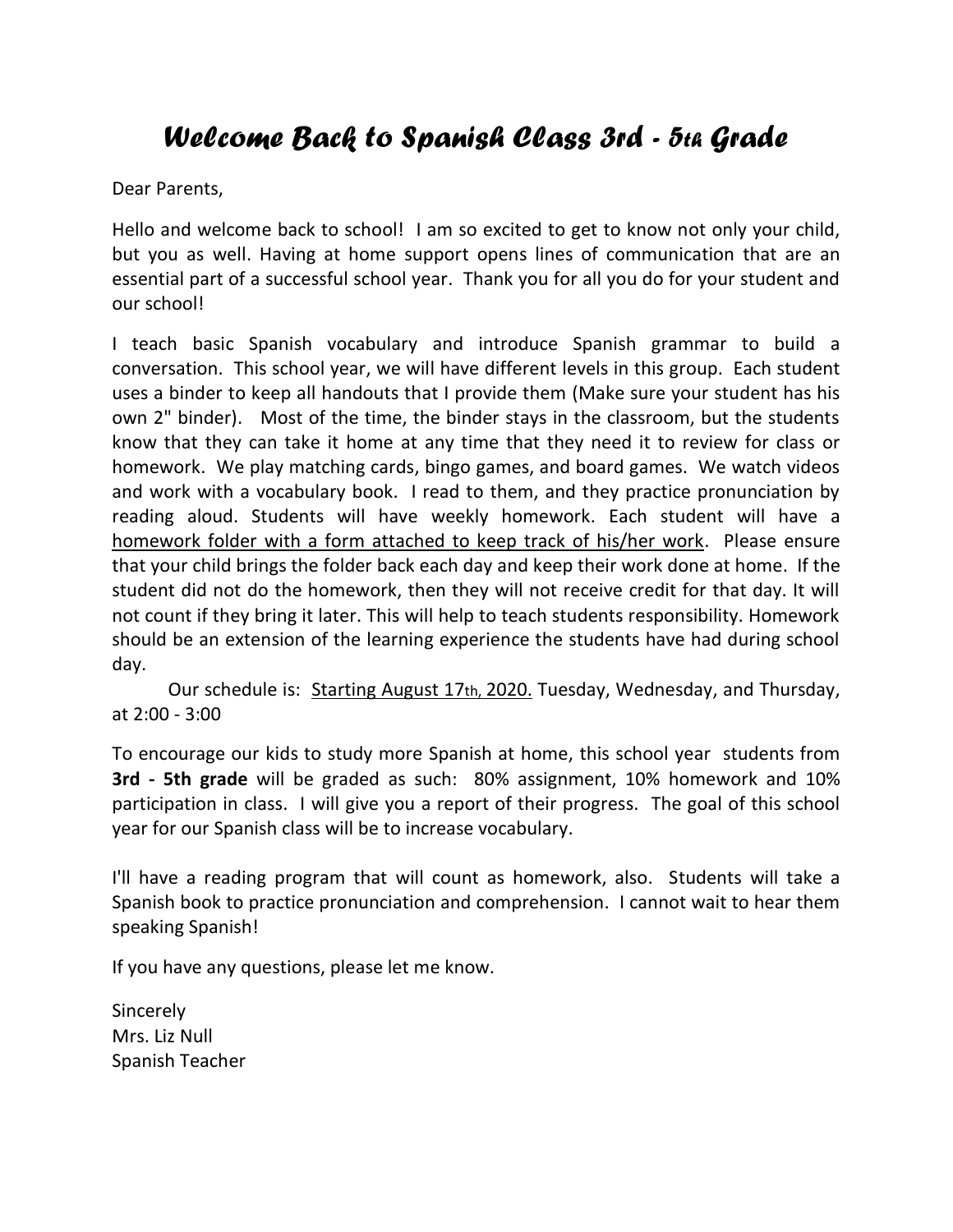### Classroom Rules

Dear Parents,

I would like to share with you our Spanish class rules and the strategy that will be used to monitor the students' behavior. The Spanish class rules are:

- 1. Listen when the teacher is talking.
- 2. Follow directions.
- 3. We don't whistle or make noises in class.
- 4. Don't be afraid to practice your Spanish in class.
- 5. Show respect for other classmates when they are speaking in Spanish.
- 6. Don't forget to complete your homework.
- 7. HAVE FUN!!!!

Our Spanish class will use a sticker chart to monitor behavior and a treasure box to reward good behavior. This is a good tool that allows students to be rewarded for positive behavior and encourages them to avoid negative behavior.

We will have a special reward (homework pass) that the students will earn after they complete the first ten sticker in their chart (positive behavior), including participation in class.

It is my hope that this will encourage the class to work as a team, and to help each other out with making good choices with their behavior.

If you have any questions or concerns regarding this system, please feel free to contact me. I appreciate all that you do to help support your child's education.

Sincerely,

Ms. Liz

Spanish Teacher

 $\frac{m}{2}$ elizabeth@carbondalenewschool.com $\frac{m}{2}$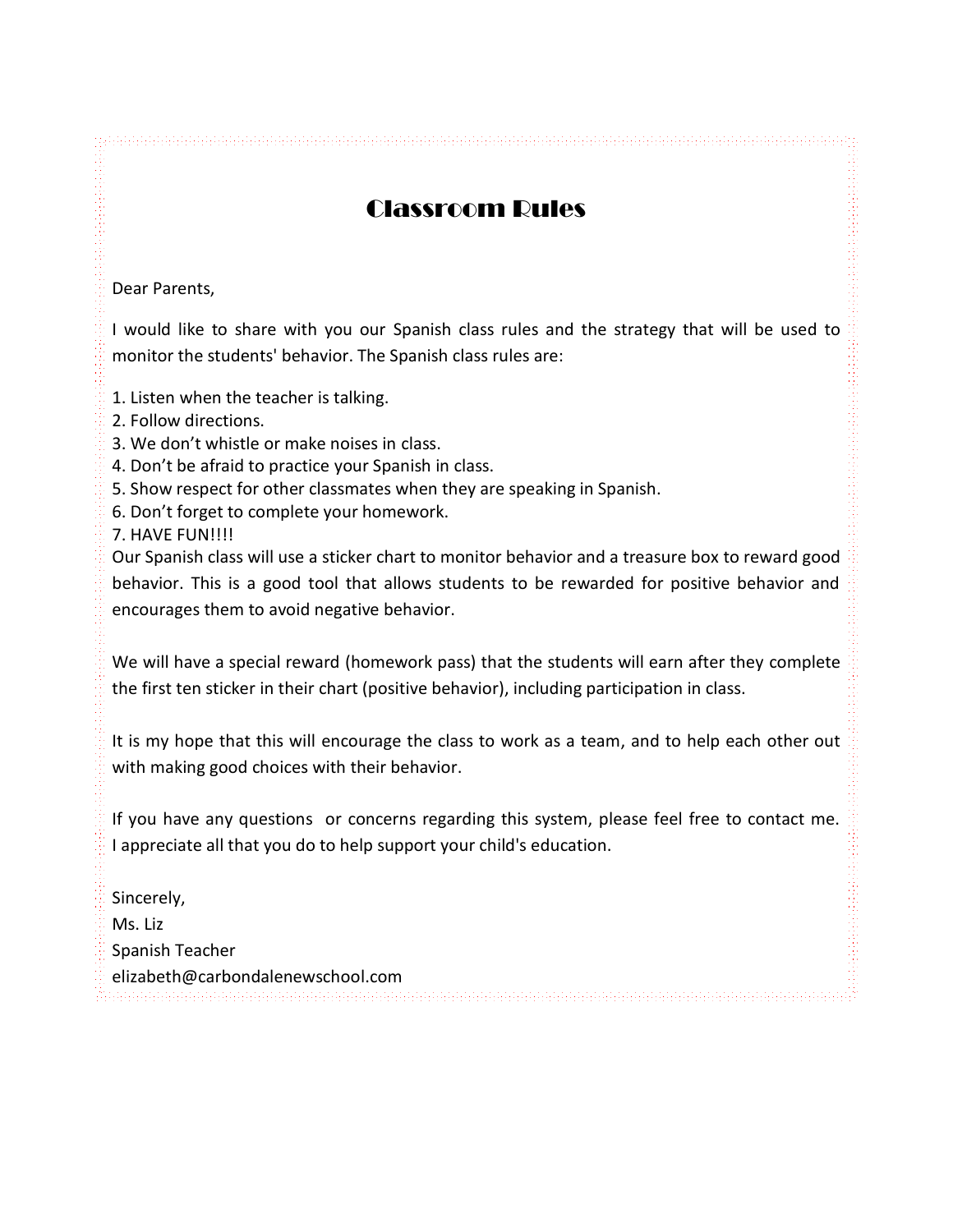# *Welcome Back to Spanish Class 1st - 2nd Graders!*

Dear Parents,

Hello and welcome back to school! I am so excited to get to know not only your child, but you as well. Having at-home support opens lines of communication that are an essential part of a successful school year. Thank you for all you do for your student and our school!

I teach basic Spanish vocabulary and introduce Spanish grammar to build a conversation. This school year there will be different levels in this group. Each student uses a binder to keep all handouts that I provide them (make sure your student has his/her own 2" binder). Most of the time, the binder stays in the classroom, but the students know that they can take it home at any time that they need it to review for class or homework. We play matching cards, bingo games, and board games. We watch videos and work with a vocabulary book. I read to them, and they practice pronunciation by reading aloud. Students will have weekly homework. Each student will have a homework folder with a form attached to keep track of his/her work. Please ensure that your child brings the folder back each day. If the student did not do the homework, then they will not receive credit for that day. It will not count if they bring it later. This will help to teach students responsibility. Homework should be an extension of the learning experience the students have had during school day.

Our schedule is: Starting August 17th, 2020. Tuesday, Wednesday, and Thursday, at 1:00 - 2:00.

To encourage our kids to study more Spanish at home, this school year students will be evaluated with a checklist at the end of each school quarter. I will give you a report of their progress. The goal of this school year for our Spanish class will be to increase vocabulary. Students will learn new words every day by writing them on flash cards (each student needs a three hole pouch bag to keep in their binder).

I'll have a reading program that will count as homework, also. Students will take a Spanish book to practice pronunciation and comprehension. I cannot wait to hear them speaking Spanish!

If you have any questions, please let me know.

Sincerely Mrs. Liz Null Spanish Teacher